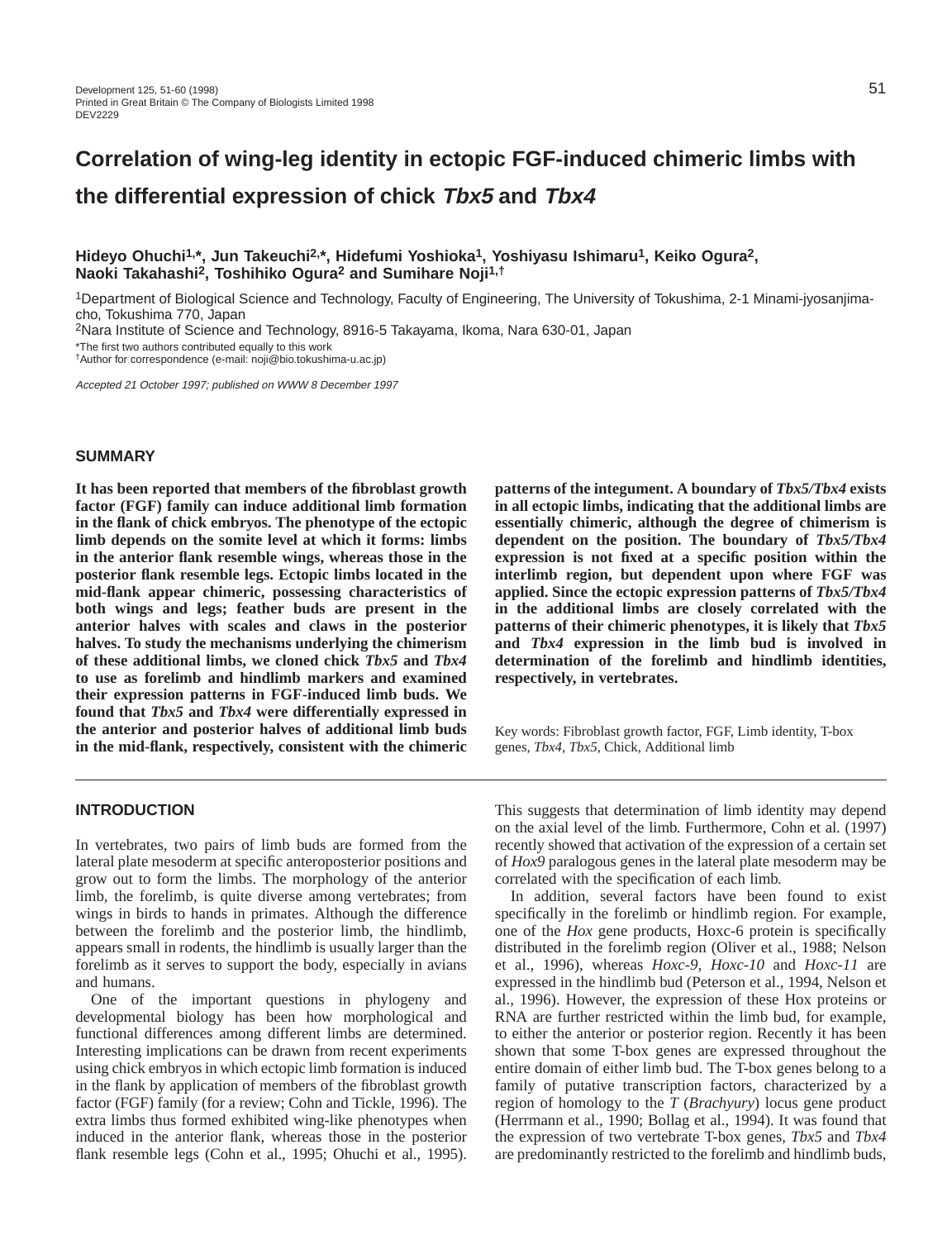respectively (Chapman et al., 1996; Gibson-Brown et al., 1996; Simon et al., 1997). Furthermore, *TBX5* mutations have been reported to cause Holt-Oram syndrome, resulting in some defects of the upper limb (Basson et al., 1997; Li et al., 1997), implying that Tbx5 may be involved in forelimb development. Tbx5 and Tbx4 thus represent good marker genes for forelimb and hindlimb identity, respectively.

To understand the mechanisms of determination of limb identity, we analyzed the phenotypes of the additional limb induced by FGF in the flank. We found that the anterior half of an ectopic limb has characteristics of the forelimb, whereas hindlimb features are present in the posterior half, demonstrating the chimeric character of the ectopic limb. We used *Tbx5* and *Tbx4* as marker genes to examine the identity of the additional limbs. We found that the expression of both *Tbx5 and Tbx4* are induced by FGF in the flank and that there exists a clear boundary between *Tbx5/Tbx4-*expressing and non-expressing domains in the extra limb bud. The *Tbx* expression boundary in the additional limb appears to correspond to its future line of demarcation between the wing and leg phenotypes. Thus, the *Tbx5/Tbx4* expression appears correlated with the limb identity in the additional limb, suggesting that *Tbx5/Tbx4* may be involved in determination of limb identity in vertebrates.

# **MATERIALS AND METHODS**

### **Retrovirus production**

Two types of retroviruses were used for the present study, one is a replication-defective variant of the spleen necrosis virus (RDSNV; Dougherty and Temin, 1986), and the other a replication-competent variant of the avian leukemia virus with splice acceptor site, Bryan high titer polymerase, and  $\underline{A}$ -envelope subgroup (RCASBP(A); Hughes et al., 1987). Construction of the RDSNV containing the human *Fgf4* cDNA and propagation of the recombinant viruses and that of the RCASBP(A) containing the chick *Fgf8* cDNA were described previously (Ohuchi et al., 1995, 1997a; Itoh et al., 1996).

# **Cell grafting**

Fertilized chick eggs were purchased from Yamagishi Co. (Tokushima, Japan) or from Nisseiken Co. (for specific pathogen free chicks, line M; Yamanashi, Japan) and incubated at 37.5-38.5°C until the desired stages (Hamburger and Hamilton, 1951). Chick embryonic fibroblasts (CEFs) were grown as described previously (Ohuchi et al., 1997b). For grafting experiments, CEFs were first infected with the viruses, cultured for 3 days, and harvested by a light trypsinization and centrifugation for 5 minutes at 800 revs/minute. The resulting cell pellet was then cut into pieces using tungsten needles. Before grafting, sterile black ink (Pelikan, 1:20 dilution) was injected below the blastoderm to visualize the embryo. Using fine tungsten needles, a small slit was made into the appropriate place of the lateral plate mesoderm and a piece of cell pellet was grafted into the prepared slit. The eggs were resealed and returned to the incubator. Embryos were incubated for further 48 hours to 11 days depending on the experiment.

#### **FGF2-bead implantation**

Heparin acrylic beads (H5263, Sigma), 125-250 µm in diameter, were soaked in 10 µl of human recombinant FGF2 (1 mg/ml; kindly provided by Takeda Pharmaceutical Company) for 1 hour at room temperature prior to implantation. Just before application to the embryos, the FGF2 beads were transferred to tissue culture medium to avoid application of highly concentrated FGF2-drops. A bead was inserted into the slit in the lateral plate mesoderm at the appropriate anteroposterior position. Embryos were incubated for a further 7-11 days for cartilage staining or observation of cutaneous structures. To observe the epithelial patterns of extra limbs, the manipulated embryos were fixed in 4% formaldehyde at embryonic day 12-13. We confirmed that FGF2-soaked beads and *Fgf-*expressing cells have essentially the same effect on the flank cells in inducing an extra limb as reported previously (Crossley et al., 1996; Vogel et al., 1996; Ohuchi et al., 1997b).

### **Cartilage staining**

After manipulation, embryos were allowed to develop for 7-9 days, then fixed in 4% paraformaldehyde and stained for cartilage using 0.1% alcian blue. After dehydrating and clearing with methyl salicylate, the cartilage structures of the embryos were observed with a Leica MZ-series microscope.

### **Isolation of chick Tbx cDNAs**

To isolate chick *Tbx5* cDNA, mRNA was extracted from chick wing buds at embryonic day 3 using the QuickPrep Micro mRNA Purification Kit (Pharmacia Biotech). 2 µg mRNA was reverse transcribed using the Ready-To-Go T-Primed First-Strand Kit (Pharmacia Biotech). Polymerase chain reaction (PCR) was performed using degenerate oligonucleotide primers, which were derived from highly conserved regions within the T-box and correspond to the following peptide sequences: YVHPDSP for sense and AVTSYQN for antisense (Agulnik et al., 1996). PCR products were gel purified, cloned into pCR2.1 according to the manufacturer's instructions (TA cloning Kit, Invitrogen Corporation). Sequencing analysis revealed that one of the plasmids contained a 252 bp fragment of chick *Tbx5* cDNA. To obtain a longer *Tbx5* clone, rapid amplification of cDNA ends (Frohman et al., 1988) was performed using the Marathon Kit (Clontech Laboratories, Inc.). The resultant 1.3 kb clone, *cTbx5-3* was used for in situ hybridization analysis.

Chick Tbx4 cDNA was obtained by screening a chick limb bud (stage 20-23) cDNA library prepared in lambda ZAPII phage vector (Stratagene) with a human *Tbx2* cDNA clone (a kind gift from Dr Christine E. Campbell). Among the 13 positive clones isolated was a clone for chick *Tbx4* (*cTbx4-N;* 2.3 kb). *Tbx4* RNA riboprobe was synthesized from *cTbx4-N* for in situ hybridization analysis.

#### **Whole-mount in situ hybridization**

Embryos were fixed in 4% paraformaldehyde 48 hours after surgical manipulation and prepared for whole-mount in situ hybridization, which was performed according to Wilkinson (1992) with minor modifications (Ohuchi et al, 1997b). Digoxigenin-UTP riboprobes were generated from the T-box sequence, coding sequences 3′ to the T-box, and 3′ untranslated sequences of *cTbx4-N* and *cTbx5-3*. To visualize the somites, a chick cDNA encoding a muscle transcription factor, MRF4 (1.1 kb; Fujisawa-Sehara et al., 1992) was used. According to Burke et al. (1995), the chick forelimb bud extends from somites 18-19 through somites 21-22 by stage 24. When *Mrf4* was used for a somite marker, the posterior-most level of the forelimb bud was counted as somites 20-21 in the stage 22-24 embryos that we examined. Therefore the somite levels reported here can be calibrated, plus one somite, compared with the report by Burke et al (1995).

To identify feather buds, a probe for chick *Sonic hedgehog* (*Shh*) (1.3 kb; Ohuchi et al., 1997a) was used on 10-day additional limbs and contralateral wings and legs as reported previously (Nohno et al., 1995).

# **RESULTS**

# **Three types of skeletal patterns of the additional limb in the flank**

We designated the FGF-induced extra limb in the flank as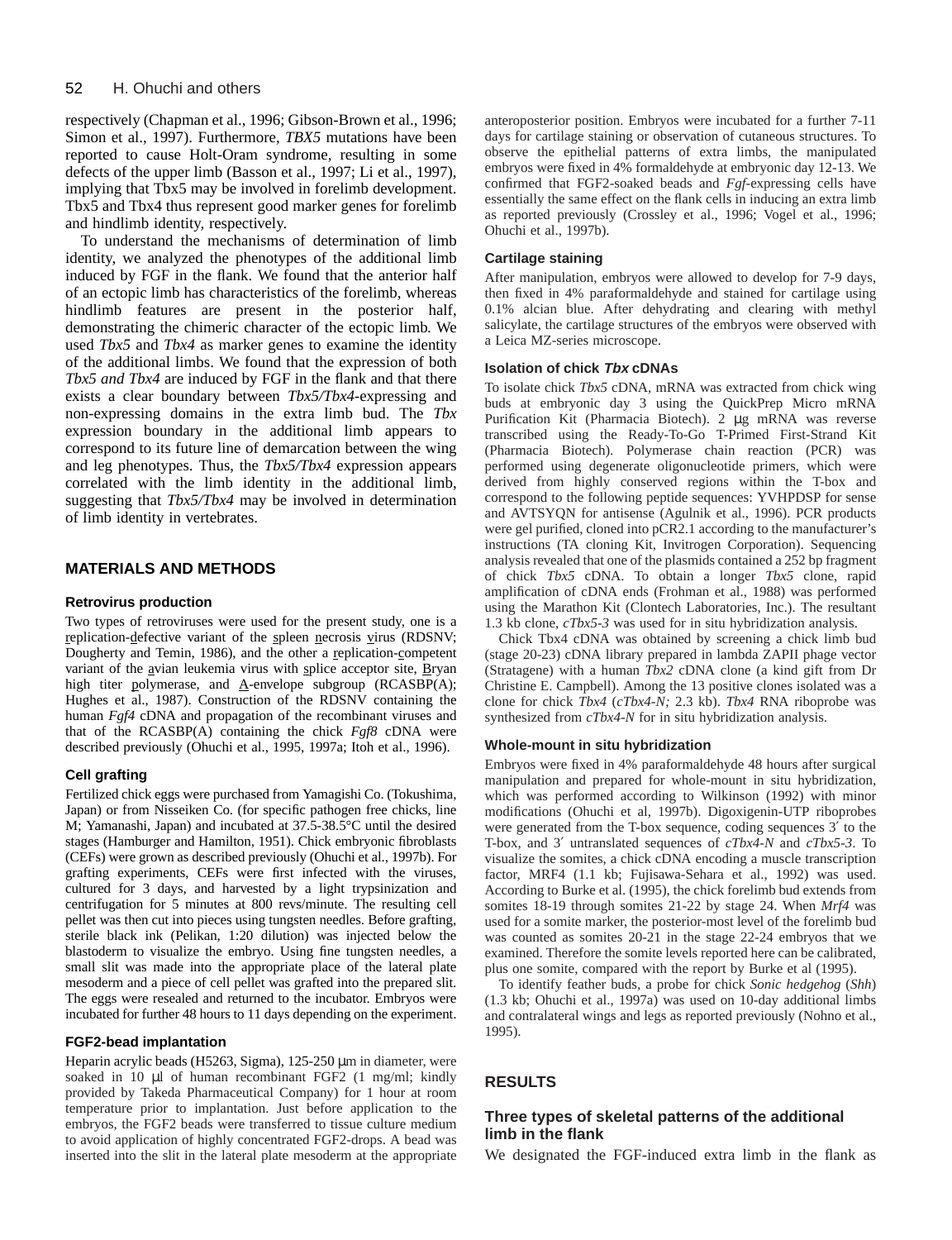*Dasoku* (snake leg); a Japanese word for a superfluous limb of the snake (Ohuchi et al., 1995). To analyze the patterns of cartilage and integument of these *Dasokus*, we implanted *Fgf*expressing cells (FGF4-cells or FGF8-cells) or an FGF2 soaked bead in the prospective interlimb region of stage 13-15 chick embryos. At 7 days after implantation, we analyzed the cartilage pattern of the *Dasokus*. As reported previously (Cohn et al., 1995; Ohuchi et al., 1995), *Dasokus* exhibit reversed anteroposterior polarity, e.g., the sequence of digits in *Dasokus* read **4**-**3**-**2** from anterior to posterior, which is reversed compared with the sequence of normal wing digits **2**-**3**-**4**. Furthermore, the skeletal pattern of *Dasokus* changes according to their positions along the anteroposterior body axis. We classified 68 cases of *Dasokus* into three types according to their skeletal patterns; wing-type is defined as a *Dasoku* articulating with an authentic forelimb skeletal element such as scapula or humerus (Fig. 1A,B), intermediate type as a *Dasoku* which does not articulate with a forelimb or hindlimb element, but with fused ribs (Fig. 1C,D), and leg-type as a *Dasoku* articulating with an authentic hindlimb element such as pelvis or femur (Fig. 1F,G,H). All the FGF members that we examined, FGF2, FGF4 and FGF8, were similarly effective in the induction of all three types of additional limbs. It is noticeable that when FGF-cells were applied in the flank at the level of somites 22-23 of stage 14-15 embryos (34 cases), all three types of *Dasokus* were formed (Table 1). A possible explanation may be that, because of the very rapid growth rate of the embryonic cells, it was too difficult for us to apply FGF to the embryos under the exact conditions every time. Since the competence of the lateral plate mesoderm to respond to the FGF signal may change along the body axis due to the cephalocaudal gradient, i.e., the competence is lost earlier in more anterior flank, FGF could therefore induce a more leglike extra limb even if FGF was applied to the relatively anterior flank of a more developed embryo.

Cartilage staining revealed that a full range of skeletal

| Table 1. Cartilage pattern of FGF-induced additional |
|------------------------------------------------------|
| limbs                                                |

|                                        | FGF4 | FGF8             | Total |
|----------------------------------------|------|------------------|-------|
| Phenotypes                             | n    | $\boldsymbol{n}$ | n     |
| Wing type<br>truncation<br>duplication |      |                  |       |
|                                        |      |                  |       |
|                                        |      |                  |       |
| Intermediate type                      | 3    |                  |       |
| Leg type                               | 13   |                  | 18    |
| Total                                  | つっ   |                  | 34    |
|                                        |      |                  |       |

*n*, number of experimental samples.

FGF was applied to the lateral plate mesoderm at the level of somite 22/23 of stage 14-15 embryos.

Definition of phenotypes: Wing type, a *Dasoku* articulating with an authentic forelimb skeletal element; Intermediate type, a *Dasoku* articulating with fused fibs; Leg type, a *Dasoku* articulating with an authentic hindlimb skeletal element.

elements from humerus to digits were formed in the wing-type *Dasokus.* Many exhibited duplication of the humerus and radius, and thickening of the ulna (Fig. 1B). In 3 out of 34 cases, the wing on the implanted side was truncated (Table 1; data not shown), possibly due to the action of FGF within the wing territory, as mentioned previously (Vogel et al., 1996). In the leg-type *Dasokus*, a full range of skeletal elements from pelvic girdle to digits were formed in which the ectopic femur articulated with an enlarged pelvic girdle (Fig. 1G,H). In the intermediate type *Dasokus*, skeletal elements from stylopods to autopods were formed, with the stylopods usually articulating directly with the fused ribs (Fig. 1D). In normal chick embryos, the ribs (which do not fuse) articulate directly with the sternum (data not shown). Occasionally, a small cartilage fragment was formed independently between two costal bones, which seemed to be an extra girdle (data not shown). In contrast to the 3 digits of the normal wing and the



**Fig. 1.** Phenotypes of FGF4- (A,B,C,F) and FGF8- (D,E,G,H) induced additional limbs in the flank. (A,C,F) Whole-mount preparation of manipulated embryos at embryonic day 9 (E9), showing a wing-type (A), intermediate-type (C) and leg-type (F) *Dasoku*s (asterisks). w, wing; le, leg. (B,D,E,G) Skeletal patterns of three types of additional limbs. (B) Wing-type *Dasoku* fused with the wing, having two humeri (h, h′), two radiuses  $(r, r')$  and a thickened ulna  $(u')$ . (D) Intermediate-type *Dasoku*, showing that an additional stylopod articulates with the fused ribs (arrowhead). (E) Additional limb (arrow) in D, with four digits. (G) Leg-type *Dasoku* (arrow). (H) Higher magnification of the pelvic girdle in G. An extra femur-like limb (fe′) articulates with an enlarged girdle with an additional ilio-ischial foramen (asterisk). The arrowhead indicates the authentic foramen. fe, femur. (I) Normal hip joint. The arrowhead indicates the ilio-ischial foramen.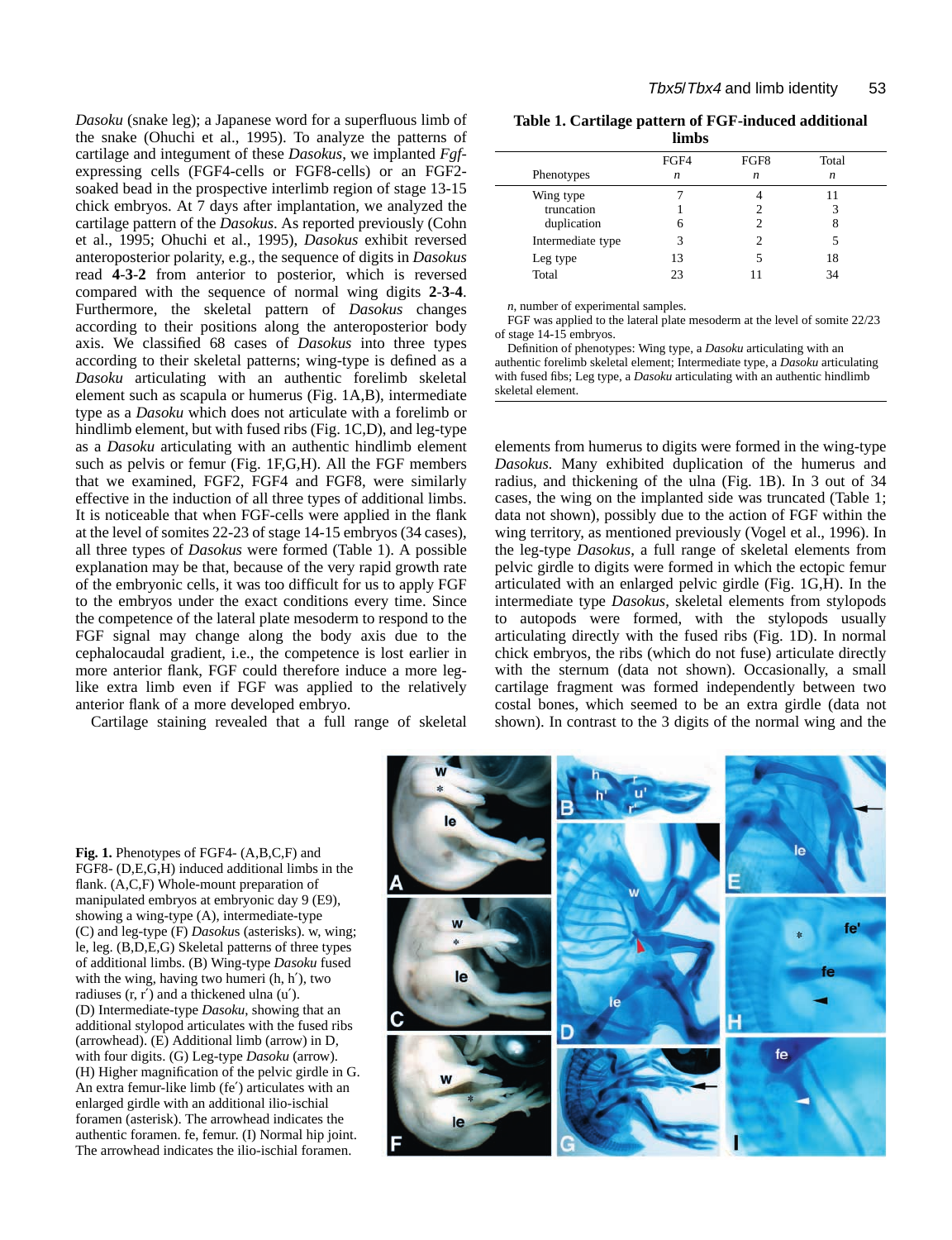#### 54 H. Ohuchi and others

**Fig. 2.** Epithelial patterns of normal limbs (A-C) and three types of FGF2-induced additional limbs (D-I). Embryonic stage is day 13 unless otherwise indicated. Anterior is to the top. (A) Dorsal view of a normal wing with feather buds and three digits (**2** to **4**). (B) Dorsolateral view of a normal leg showing the ventral curvature of the toe region. The dorsal side of the leg digits is covered with large scales called scuta (blue asterisks) and the ventral side with phalangeal pads (red asterisks). Developing claws are indicated by arrowheads. (C) *Shh* expression in feather buds in the proximal region of a 10-day normal leg. To facilitate comparison, the photo of the unoperated left leg was reversed for developing. The arrowheads



indicate the distalmost expression of *Shh*. (D) Wing-type *Dasoku* with three additional digits (**3**′, **2**′, X). The authentic digit **2** is not seen from this angle. No feather buds are seen in the caudal region of the limb, but instead, flat phalangeal pad-like structures. The broken line indicates the likely boundary between wing and leg phenotypes. (E) Intermediate-type *Dasoku* (arrow). w, wing; le, leg. (F) Higher magnification of the *Dasoku* in E. The cephalic region of the *Dasoku* has feather buds, whereas its caudal region has ventral phalangeal pads (red asterisks), dorsal scuta (blue asterisk) and developing claws (arrowheads). (G,H) Leg-type *Dasoku* (arrow) with three claws (arrowheads) and phalangeal pads (asterisks). The cephalic region of this *Dasoku* has both feather buds and a claw. (I) *Shh* expression in the feather buds of a 10-day *Dasoku*. The arrow indicates the distalmost position of the posterior leg-type region where the *Shh* expression fades out. The arrowheads indicate the caudalmost feather buds in the wing-type autopod region.

4 digits of the normal leg, the intermediate-type *Dasokus* had 2 to 5 digits (Fig. 1E), whose patterns do not seem to resemble either those of the wing or the leg. Eleven other cases displayed a combination of these phenotypes, such as formation of an additional humerus, thickening of the ulna, bifurcation of the tibia and presence of 5 digits in the common autopod of the duplicated wing and leg (data not shown).

# **Epithelial characteristics of the additional limb**

Since the forelimb (wing) and the hindlimb (leg) in chicks can be discriminated more effectively by cutaneous structures than with the skeletal patterns, we examined the epithelial patterns of additional limbs at embryonic days 10-13. The normal chick embryonic wing has feather buds on the dorsal side of the distal autopod region in addition to the more proximal region (Fig. 2A). By contrast, no feather buds are present in the autopod region of the normal leg (Fig. 2B,C). The distal autopod region of the leg has several characteristics not found in the wing; scales, claws, ventral phalangeal pads and a ventral curvature of the toe region (Fig. 2B). In addition to the morphological analyses of epithelial structures in ectopic 13-day limbs, we examined ectopic 10-day limbs for feather bud formation by use of a molecular marker, *Shh* (Fig. 2I), since *Shh* has been reported to be expressed in the feather bud epithelium (Nohno et al., 1995; Ting-Berreth and Chuong, 1996).

In the intermediate-type *Dasokus* formed in the mid-flank,

the anterior half nearest the authentic wing had feather buds, whereas the posterior half near to the authentic leg had scales and claws (Fig. 2E,F). Interestingly, we found that even the wing-type *Dasokus* had phalangeal pad-like structures in their caudal margins, which are absent from feather buds (Fig. 2D) and the leg-type *Dasokus* had feather buds in their cephalic distal margins (Fig. 2G-I). In most cases, these feather bud and leg structure domains appeared to be separated by a boundary (Fig. 2D,F,H,I). It is noteworthy that the region of this boundary occasionally had characteristics of both wings and legs: there were feather buds in the autopod region and a claw in the distal tip of the digit (Fig. 2H). Although chimerism was not so obvious in the wing- or leg-type *Dasokus* by macroscopic observations of cartilage patterns, these epithelial characteristics of additional limbs indicated that the ectopic limb may be essentially a chimera of the forelimb and hindlimb.

# **The chick Tbx5 and Tbx4 genes are differentially expressed in the prospective and definitive limb regions**

To further verify their chimeric character, we wished to examine the expression patterns of wing- or leg-specific genes in the *Dasoku* limb buds. It has been reported that two members of the T-box gene family, *Tbx5* and *Tbx4*, are expressed in the mouse forelimb and hindlimb buds, respectively (Chapman et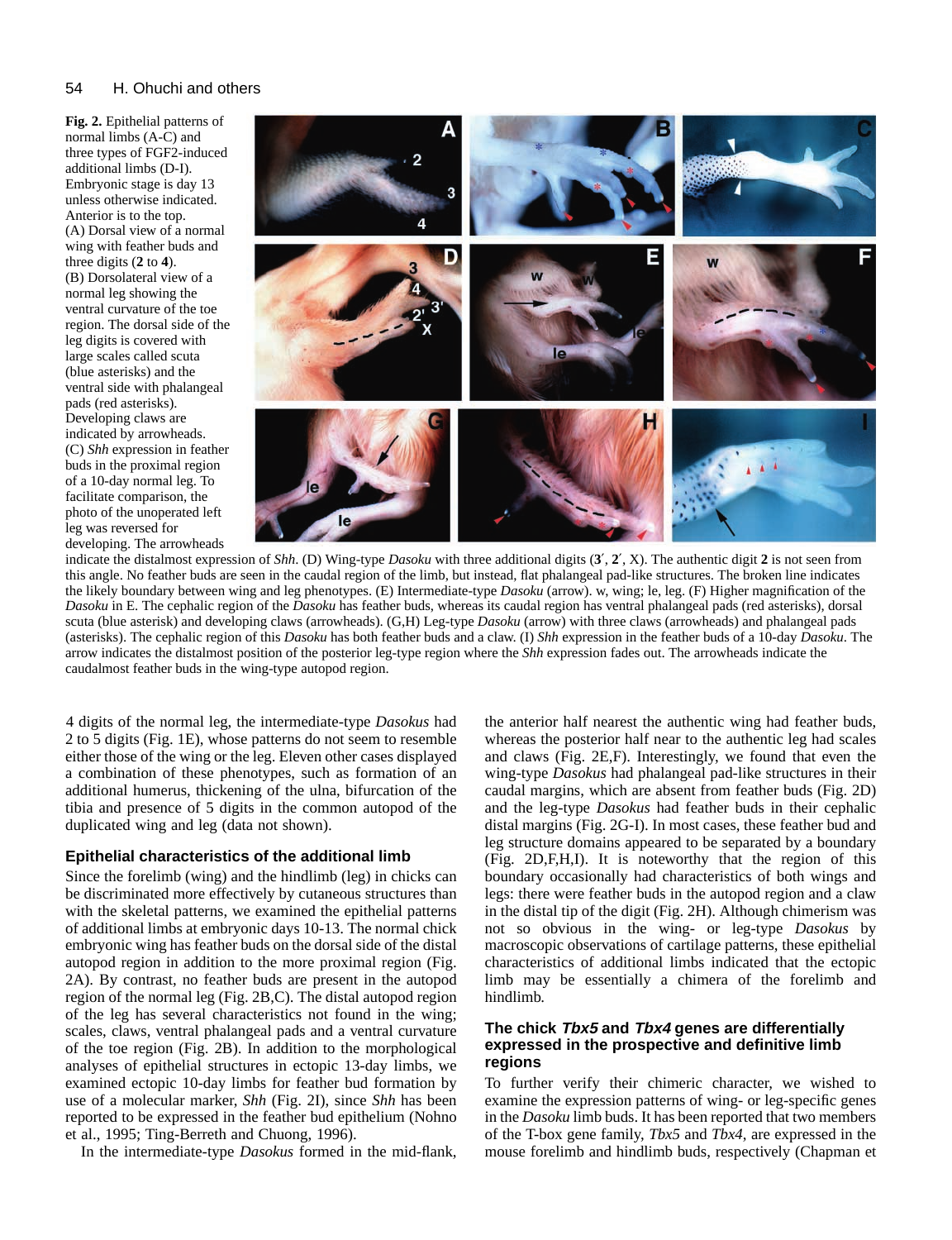|                                                                                                                                                                                                           | mTbx4<br>cTbx4<br>mTbx5<br>cTbx5 | -MIITKAGRRMFPSYKVKVTGMNPKTKYILLIDIVPADDHRYKFCDNKWMMAGKAEP.MP<br>LWKKFHEAGTEMIITKAGRRMFPSYKVKVTGMNPKTKYILLIDIVPADDHRYKFCDNKWMVAGKAEPAMP<br>LWLKFRSGVTEMIITKAGGRMFPSYKVKVTGLMPKTKYILLMDIVPADDHRYKFADNKWSVTGKAEPAMP<br>LWLKFHEVGTEMIITKAGRRMFPSYKVKVTGLNPKTKYILLMDIVPADDHRYKFADNKWSVTGKAKPAMP           |
|-----------------------------------------------------------------------------------------------------------------------------------------------------------------------------------------------------------|----------------------------------|------------------------------------------------------------------------------------------------------------------------------------------------------------------------------------------------------------------------------------------------------------------------------------------------------|
| <b>Fig. 3.</b> The deduced amino<br>acid alignment of the T-<br>domains of chicken Tbx4 and<br>Tbx5 genes with the mouse<br>Tbx genes. Shaded boxes<br>indicate amino acids<br>characteristic of Thx4 and | mTbx4<br>cTbx4<br>mTbx5<br>cTbx5 | GRLYVHPDSPATGAHWMROLVSFOKLKLTNNHLDPFGHIILNSMHKYOPRLHIVKADENNAFGSKNTAFC<br>GRLYVHPDSPATGAHWMROLVSFOKLKLTNNHLDPFGHIILNSMHKYOPRLHIVKADENNAFGSKNTAFC<br>GRLYVHPDSPATGAHWMROLVSFOKLKLTNNHLDPFGHIILNSMHKYOPRLHIVKADENNGFGSKNTAFC<br>GRLYVHPDSPATGAHWMROLVSFOKLKLTNNHLDPFGHIILNSMHKYOPRLHIVKADENNGFGSKNTAFC |
| Tbx5. (mTbx4 and mTbx5<br>sequences have GenBank,<br>accession numbers U57329<br>and U57330, respectively.)                                                                                               | mTbx4<br>cTbx4<br>mTbx5<br>cTbx5 | THVFPETSFISVTSYONHKITOLKIENNPFAKGFRGSDDSDLRVA<br>THVFPKTSFISWTSYONHKITOLKIENNPFAKGFRGSDDSDLRVA<br>THVFPETAFIAVTSYONHKITOLKIENNPFAKGFRGSDDLELHR-<br>THVFPKTAFIAVTSYONHKITOLKIENNPFAKGFRGSDDMELHRM                                                                                                     |

al., 1996; Gibson-Brown et al., 1996), so we decided to use these *Tbx* genes as wing- and leg-specific markers. To obtain the chick *Tbx* genes, we employed RT-PCR using degenerate oligonucleotide primers in addition to cDNA library screening. Fig. 3 shows the deduced amino acid sequences of the chick Tbx4 and 5 T-box region, aligned with those of the mouse homologues. Within this conserved region, the amino acid identity for each gene compared with the corresponding mouse homologue is 99% for *Tbx5* and *Tbx4*.

Prior to analysis of their expression in ectopically induced limb buds, we checked the mRNA localization of the *Tbx5* and *Tbx4* genes during normal chick limb development. At stage 11, the earliest stage examined, *Tbx5* was expressed in the developing heart but not in the lateral plate mesoderm, while *Tbx4* expression was not yet detectable (data not shown). By

stage 12/13, *Tbx5* expression became detectable in the lateral plate mesoderm at and below the level of the heart, and in the prospective wing mesoderm (Fig. 4A). The onset of *Tbx4* expression began slightly later, at stage 13, in the caudal-most region of the lateral plate mesoderm (data not shown; Fig. 3F at stage 14). By stages 14-15, before demarcation of the wing and leg bud from the lateral plate mesoderm, high levels of *Tbx5* and *Tbx4* expression can be seen in the prospective wing and leg mesoderm, respectively (Fig. 4B,C,G). At stages 17- 18, when the limb buds have begun bulging outwards, these two *Tbx* genes are differentially expressed in the wing and leg buds, respectively (Fig. 4D,H). Transverse sections of embryos stained by whole-mount situ hybridization revealed that neither *Tbx5* nor *Tbx4* are expressed in the limb bud epithelium (data not shown). In contrast with the reported sustained expression

**Fig. 4.** Expression of *Tbx5* (A-E) and *Tbx4* (F-J) in normal chick embryos. Embryonic stages are indicated in the bottom corners of each panel. Anterior is to the top. (A-C) *Tbx5* expression is detected in the prospective wing region (w), the developing heart (h) and the developing eye (e). At stages 12-16, *Tbx5* is also expressed in the lateral plate mesoderm at and below the somite levels of the heart. Somite 15 is indicated by an asterisk in A. (C) Expression in the eye becomes restricted to the dorsal retina. (D) *Tbx5* expression in the early wing bud, the ventricle (v), foregut



mesenchyme (arrow) and the eye. (E) *Tbx5* expression in the wing bud, flank mesenchyme, the ventricle, and lung and tracheal mesenchyme (arrow). The arrowheads indicate the anterior and posterior limits of *Tbx5* expression in the wing and flank mesenchyme, respectively. *Tbx5* expression in the flank mesenchyme disappears by stage 25. (F)*Tbx4* expression begins in the posteriormost region of the lateral plate mesoderm and appears in the prospective leg mesenchyme at the level of somite 26-29 (G). This expression expands to the whole leg bud (H-J). (I) *Tbx4* expression in the leg (le) and lung (lu) mesenchyme. The arrowhead indicates the anterior limit of *Tbx4* expression in the flank. (J) Higher magnification of the leg bud in I. The arrowheads indicate the anterior and posterior limits of *Tbx4* expression in the flank and in the mesoderm caudal to the leg bud, respectively. In contrast to the strong signals in the mesenchyme, neither gene was expressed in the AER or in the ectoderm of wing and leg buds (J) throughout all stages of limb bud development.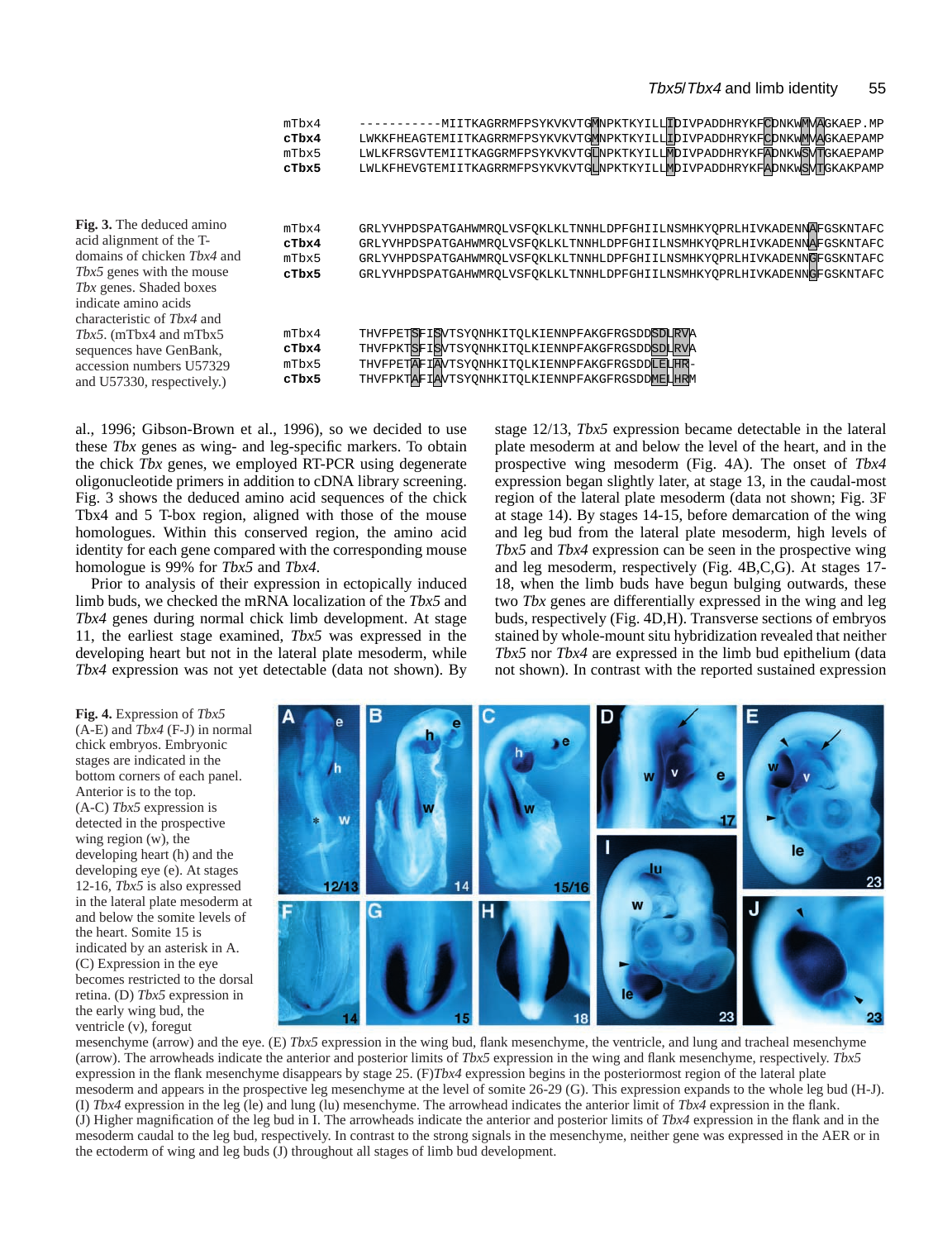#### 56 H. Ohuchi and others

of *Tbx4* in mouse tail mesenchyme (Chapman et al., 1996), expression of chick *Tbx4* in the tail bud significantly decreased from stage 18 onwards (Fig. 4H-J). This is interesting from the view of comparable biology, because chickens lack tails whereas mice have quite prominent tails. At stage 23, *Tbx5* and *Tbx4* are still specifically expressed in the prominent wing and leg buds, respectively (Fig. 4E,I,J), but not in the apical ectodermal ridge (AER) (Fig. 4E,J), as reported in the mouse (Gibson-Brown et al., 1996). In 4-day embryos, *Tbx5* expression was also present in the flank mesoderm at and anterior to the level of somite 25-26 (Fig. 4E). In contrast, *Tbx4* expression was restricted to the mesenchyme in the vicinity of the leg bud at this stage (Fig. 4J).

As has been observed in mouse embryos (Chapman et al., 1996), chick *Tbx5* is also expressed in the developing eye and the mesenchyme surrounding the foregut, lung buds and trachea (Fig. 4A-E), and *Tbx4* in the lung and tracheal mesenchyme (Fig. 4I).

# **Both Tbx5 and Tbx4 are differentially expressed in the additional limb bud**

Since the normal expression patterns of *Tbx5* and *Tbx4* in chick embryos correlate well with those observed in mice, it appears that these *Tbx* genes can function as good wing- or leg-specific markers. We next examined their expression patterns in three types of FGF-induced extra limb buds. *Tbx5* was expressed in the cephalic half of the intermediate-type *Dasoku* limb bud, while *Tbx4* was expressed in its caudal half (Fig. 5B,E). Although we had speculated that *Tbx4* would not be expressed in the wing-type *Dasoku* and *Tbx5* absent from the leg-type, we observed *Tbx4* expression in the caudal margin of the wing-type *Dasoku*, in which *Tbx5* was predominantly expressed (Fig. 5A,D). Correspondingly, *Tbx5* was also expressed in the cephalic margin of the leg-type *Dasoku*, which otherwise almost entirely expressed *Tbx4* (Fig. 5C,F). These *Tbx5/Tbx4* expression patterns imply that the cephalic region of the additional limb identifies itself as a forelimb, but its caudal region as a hindlimb, and that all of these FGF-induced extra limbs in the flank may be more or less chimeric even those formed near the authentic limb. In addition, this result indicates that FGF can induce or maintain expression of *Tbx5* and *Tbx4* genes in the flank mesenchymal cells, which are usually not expressed in the flank at such high levels (Fig. 4E,I). Since the differential expression patterns of *Tbx5* and *Tbx4* in the additional limb buds correlates well with the chimeric characteristics of their future morphology, it is likely that *Tbx5* and *4* genes are involved in determination of chick limb identity.

# **The axial level of the boundary between the forelimb phenotype (Tbx5-expressing domain) and hindlimb phenotype (Tbx4-expressing domain) is not fixed but can be altered by FGF**

To examine whether the somite level of the phenotypic boundary built by FGF application is fixed or variable, we performed in situ hybridization on *Dasoku* embryos using *Tbx5* and *Tbx4* RNA probes, together with a myotome marker gene, *Mrf4,* to mark the somites (Fujisawa-Sehara et al., 1992). We could thereby determine the level of the somite opposite the boundary in *Dasoku* limb buds. Typical results are shown in Fig. 6, where the boundary is seen at somite 23 (Fig. 6B), 23/24 (Fig. 6D) or 25/26 (Fig. 6F), indicating that the forelimb-



**Fig. 5.** Expression of *Tbx5* (A-C) and *Tbx4* (D-F) in three types of *Dasoku*s induced by FGF8. As judged from their positions, (A,D) are wing-type, (B,E) are intermediate-type and (C,F) are leg-type. w, wing bud; d, *Dasoku* limb bud; le, leg bud. Anterior is to the top. (A) *Tbx5* is expressed in the wing and *Dasoku* limb buds. The arrowhead indicates the posterior limit of *Tbx5* expression in the flank. (B,C) *Tbx5* is expressed in the cephalic region of the *Dasoku* limb buds. The arrowheads indicate *Tbx5* expression in the flank. (D,E) *Tbx4* is expressed in the leg bud and caudal region of the *Dasoku* limb buds. *Tbx4* is not expressed in the flank between the *Dasoku* and the leg bud (arrow in D). (F) Ventral view of an embryo with a *Dasoku* on the right side. *Tbx4* is expressed in the leg and *Dasoku* limb buds. *Tbx4* expression appears weak in the cephalic margin of the *Dasoku* limb bud (arrowhead). The broken line indicates the expanded domain of *Tbx4* expression on the right side, compared with the left.

hindlimb boundary is not fixed at a particular somite level. We also defined the position of the additional limb bud as the somite level corresponding to the middle of the additional limb bud and examined its correlation with the level of the boundary. As shown in Fig. 7, the extent of the expression domains of *Tbx5* and *Tbx4* genes are limited; *Tbx5* can be expressed in the authentic forelimb region through the flank region to somite 26, whereas *Tbx4* can be expressed in the flank region from somite 22 through the leg region. We found that the somite level of the boundary varies depending upon the position of the additional limb bud; when the extra limb is formed in more anterior flank, the boundary exists at a more anterior somite level, whereas when the additional limb is established in the more posterior flank, the boundary exists at more posterior somite levels (Fig. 7). The boundary of the *Tbx5* expression (open circles in Fig. 7) differs slightly from that of *Tbx4* expression (closed circles in Fig. 7). This result implies that the expression domain of *Tbx5* can slightly overlap with that of *Tbx4*. This is consistent with the fact that the wing-leg boundary regions of *Dasokus* occasionally exhibit a mixture of both limb phenotypes (Fig. 2H).

Since the posterior end of the chick wing bud is at the level of somite 21-22 and the anterior end of the leg bud is at somite 29-30 by stage 24 (Burke et al., 1995), our results indicate that the somite level of the FGF-induced forelimb-hindlimb boundary can be altered within the interlimb region between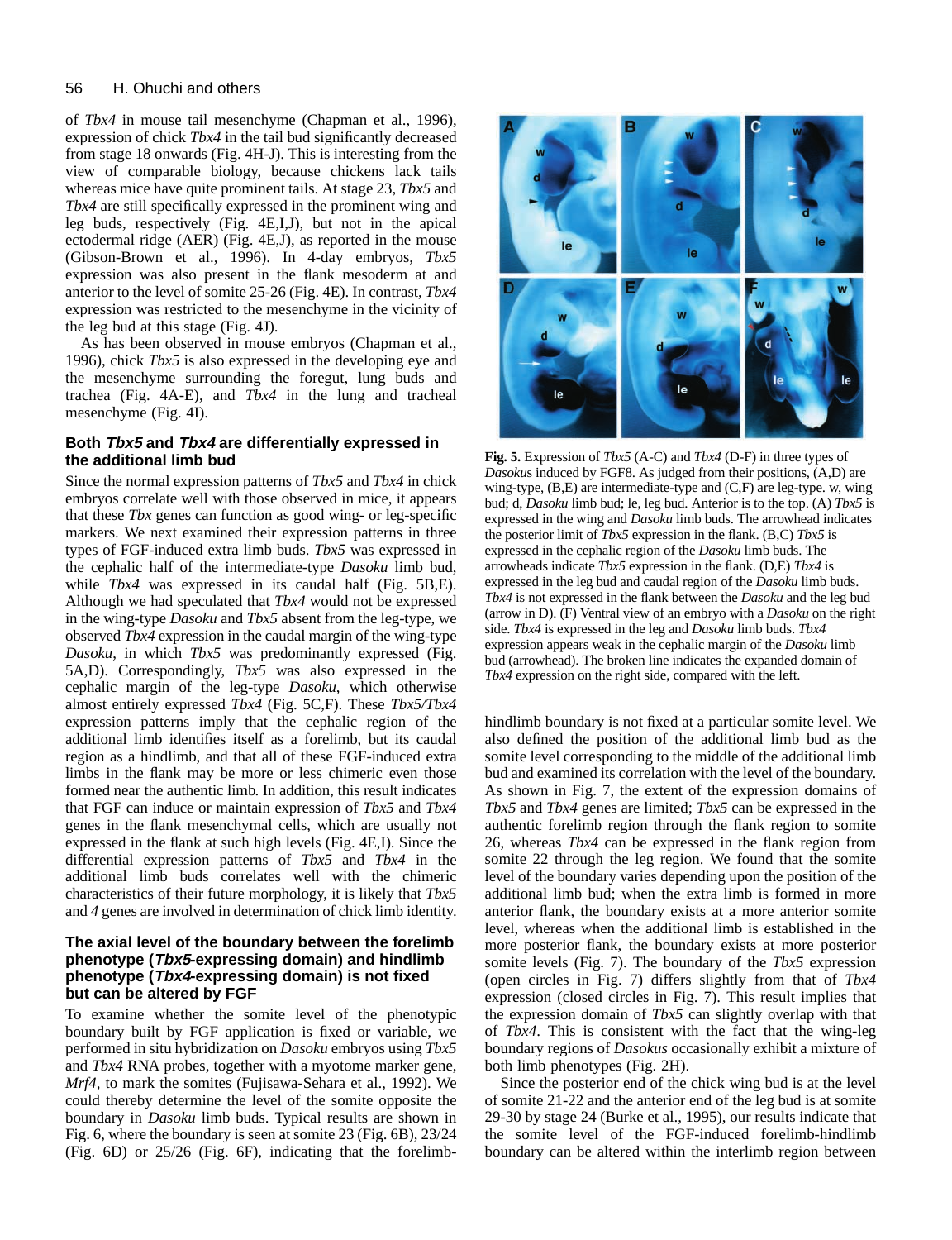

**Fig. 6.** *Tbxs* and *Mrf4* expression in embryos with FGF8-induced additional limb buds in the right flank. (A,C,E) Posterior views. (B,D,F) Lateral views of the embryos in A,C,E, respectively. Anterior is to the top. The arrowheads indicate the boundaries in the additional limb buds between *Tbx5*- (A,B,E,F) or *Tbx4*- (C,D) expressing and non-expressing domains. The arrows indicate the anteriormost somites that express *Mrf4.* w, wing bud; le, leg bud. The numbers in B,D,F indicate the somite level along the anteroposterior axis. Judged from their position, (A,B) are wing-type, (C,D) intermediate-type and (E,F) leg-type. The boundaries are at the level of somite 23 (A,B), somite 23/24 (C,D) and somite 25/26 (E,F).

the level of somites 22-26 (Fig. 7). This suggests that FGF signaling is required for *Tbx5* and *Tbx4* to be expressed in the prospective limb regions, but the expression domains of each *Tbx* gene are further determined by additional factors*.*

#### **DISCUSSION**

### **Tbx5/Tbx4 may be involved in determination of limb identity**

We demonstrated that three types of skeletal patterns of



**Fig. 7.** Dependence of the somite level of the boundary between *Tbx*expressing and non-expressing cells in *Dasoku* limb buds on their anteroposterior positions. FGF2 or FGF8 was applied to the flank cells. To determine the somite level of the boundary (abscissa), we examined *Tbx5* expression (open circles) in 9 cases of *Dasoku*embryos and *Tbx4* expression (closed circles) in another 10 cases. The ordinate shows the position of *Dasoku* limb buds, defined as the level of opposite somites corresponding to the middle of the limb bud. For reference, the thoracic-lumbar boundary (Burke et al., 1995) is shown by the broken line. The dotted line indicates the ideal linear relation between the *Dasoku* position and the axial level of the boundary, which exists in the mid-level of the additional limb bud.

additional limbs, wing-type, leg-type and intermediate-type can be formed by ectopic application of FGF in the chick embryonic flank. Although the wing-leg phenotypic boundary is not clear in skeletal elements, most of the FGF-induced limbs were found to be chimeric in integumental characteristics and to exhibit a clear boundary in the integumental pattern. We also showed that the anterior half of the additional limb expresses *Tbx5*, whereas the posterior half expresses *Tbx4* in the intermediate type. Since the expression domains of *Tbx5* and *Tbx4* in the extra limb bud seem to correspond to the future cephalic wing-like limb and the caudal leg-like limb, respectively, concomitant expression of *Tbx5* and *Tbx4* may be involved in forelimb and hindlimb chimerism.

The expression of *Tbx5/Tbx4* genes could be closely correlated to establishment of the ectodermal structures rather than that of limb-type-specific skeletal features, because chimerism is not so obvious in cartilaginous elements (Table 1; Fig. 1), as observed in the pattern of epithelial structures (Fig. 2) and the pattern of *Tbx5/Tbx4* expression (Fig. 5) in additional limbs. However, the skeletal patterns of the additional limbs are clearly different from those of the wing and leg, especially in intermediate-type *Dasokus* (Fig. 1), although it is difficult to verify their chimerism. If there were any appropriate molecular markers for limb-type-specific cartilaginous elements, one might be able to clarify whether Tbx5/Tbx4 specifies limb-type skeletal pattern. This idea is supported by the fact that skeletal abnormalities affect the upper limbs in Holt-Oram syndrome, caused by mutations in the human *TBX5* gene (Basson et al., 1997; Li et al., 1997)*.* Thus, *Tbx5/Tbx4* may also be involved in specification of the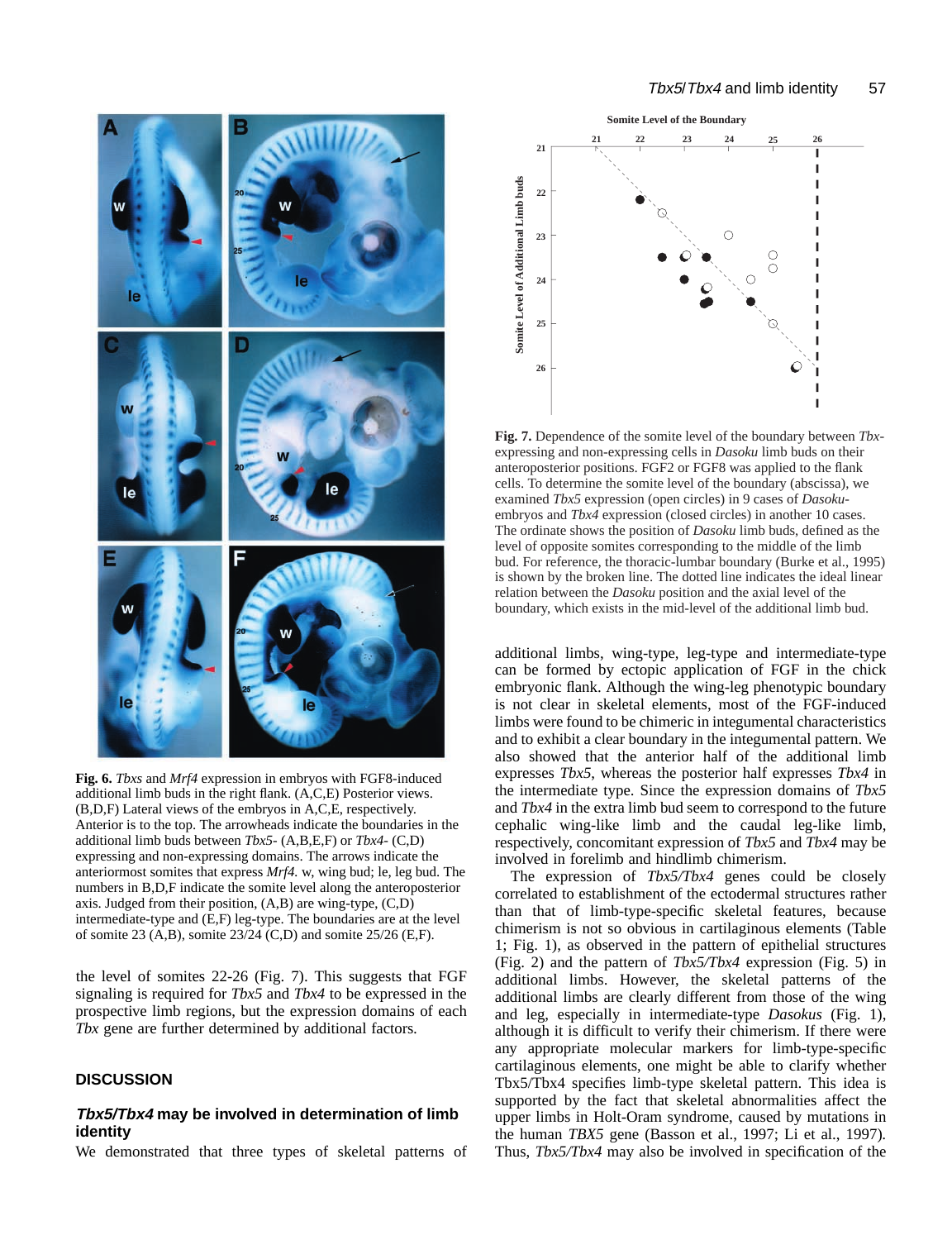skeletal pattern. Taken together with the expression pattern in normal chick (this study) and mouse embryos (Gibson-Brown et al., 1996), Tbx5 in the forelimb and Tbx4 in the hindlimb are most likely to be involved in determination of normal limb identity.

### **FGF may change the axial level of the limb through activation of Tbx5/Tbx4**

We found that a boundary exists between the *Tbx5/Tbx4* expressing and non-expressing domains in the additional limb bud in the flank. In normal chick embryos by stage 24, the most posterior end of *Tbx5* expression domain in the flank is at somite level 25/26 (Fig. 4E). This axial level corresponds to the thoracolumbar transition site of chick vertebrae by stage 25 (Burke et al., 1995). Therefore, we expected that the axial level of the *Tbx* expression boundary would be fixed at the level of the thoracolumbar transition even in the induced flank limb bud. However, we found that the level of this boundary varies with the site of FGF application between the levels of somites 22 and 26, not necessarily coinciding with the thoracolumbar boundary in the paraxial mesoderm. Thus, it appears that FGF activation of *Tbx5* and *Tbx4* gene transcription in the lateral plate mesoderm occurs independently of influence from the paraxial mesoderm. Furthermore, this implies that the position of the forelimb and hindlimb in tetrapods may be determined according to the site of FGF action in the lateral plate mesoderm. Recently, Cohn et al. (1997) showed that FGF can induce particular combinations of *Hox9* paralogous gene expression in the lateral plate mesoderm reflecting the types of additional limbs formed in the flank. Therefore, it is likely that a Hox code may also constitute this FGF-Tbx signaling cascade.

Correlation of FGF with activation of the *Tbx5* and *Tbx4* genes is reminiscent of the upregulation of expression of other T-box-containing genes, such as *TbxT* and *Tbx6L*, by FGF4 (Knezevic et al., 1997). Furthermore, another T-box-containing gene *Brachyury* and embryonic FGF (eFGF) were shown to be components of the same regulatory loop in *Xenopus* (Schulte-Merker and Smith, 1995). Although T-box-containing genes are quite divergent outside of the T-box, it is possible that similar reciprocal interactions might be present between FGF and *Tbx5/Tbx4* cognates in vertebrate limb specification.

Pinot (1970) reported that the prospective limb mesoderm can autonomously form a limb and determine its own limb identity depending upon its origin, but the prospective flank mesoderm cannot form a limb by itself nor specify limb identity. This phenomenon may be explained as follows: the prospective limb mesodermal cells can induce a limb bud in the presence of a mesenchymal FGF, such as FGF10 (Ohuchi et al., 1997), and determine limb identity by FGF-activated *Tbx5/Tbx4* expression. By contrast, the flank mesodermal cells could form a *Dasoku* if they were supplied with FGF, thus inducing the concomitant expression of *Tbx5* and *Tbx4*.

### **Tbx5/Tbx4 may regulate production of secreting factors to specify epithelial phenotype**

Classical experiments demonstrated that transplantation of leg mesoderm underneath the wing AER produces a leg distal structure in the host wing (Saunders et al., 1959). This implied that a secreted molecule(s) derived from limb mesoderm may be directly responsible for limb epithelial specification (for

review see Gilbert, 1994). We showed that the mesenchymal expression patterns of *Tbx5/Tbx4* closely correlate to its epithelial pattern: cephalic wing epithelium (feather buds) and caudal leg epithelial structures (scales, claws, etc). This observation suggests that the forelimb and hindlimb epithelial phenotypes may be specified by mesenchymal factors induced by Tbx5/Tbx4. Therefore, it is likely that Tbx5 and Tbx4 regulate particular downstream secreting factors to specify limb epithelium. Recently, it was shown that bone morphogenetic protein (BMP) signaling is required for scale formation in chicks (Zou and Niswander, 1996). In addition, a *Tbx* homologous gene, *optomotor-blind* was found to be regulated by *decapentaplegic* (a *Bmp* homologue) in *Drosophila* (Grimm and Pflugfelder; 1996). Since such homologous gene sets seem to be used in many developmental processes in insects and vertebrates, it is reasonable to predict *Bmp* as a candidate target gene for Tbx4. It has also been shown that FGF signaling is involved in feather bud development in chicks (Noji et al., 1993; Song et al., 1996; Widelitz et al., 1996). Therefore, FGF stands as another candidate target factor of Tbx5, at least in the case of wing epithelial specification. Since there exists a clear boundary between wing- and leg-epithelial phenotypes and between *Tbx*-



**Fig. 8.** A model for roles of FGF, Tbx5 and Tbx4 in determination of limb identity. FGF upregulates expression of *Tbx5* and *Tbx4* in the prospective wing (forelimb) and leg (hindlimb) mesoderm, respectively. Which *Tbx* expression is upregulated may be determined by Hox codes and other factors. According to Cohn et al. (1997), vertebrate limb position may be determined by a particular combinational expression of *Hox9* paralogous genes, which can be induced by FGF. By contrast, Tbx5/Tbx4 specifies each limb phenotype such as skeletal and integumental elements via subsequent signalling cascade. In the hindlimb, *P-otx/Ptx* may be included in 'other factors' because of its expression pattern (Szeto et al., 1996; Lanctôt et al., 1997) and FGF activation (our unpublished results). Constant reciprocal interactions between limb mesenchyme and epithelia may be crucial for establishment of each limb phenotype. SO, somites; LPM, lateral plate mesoderm.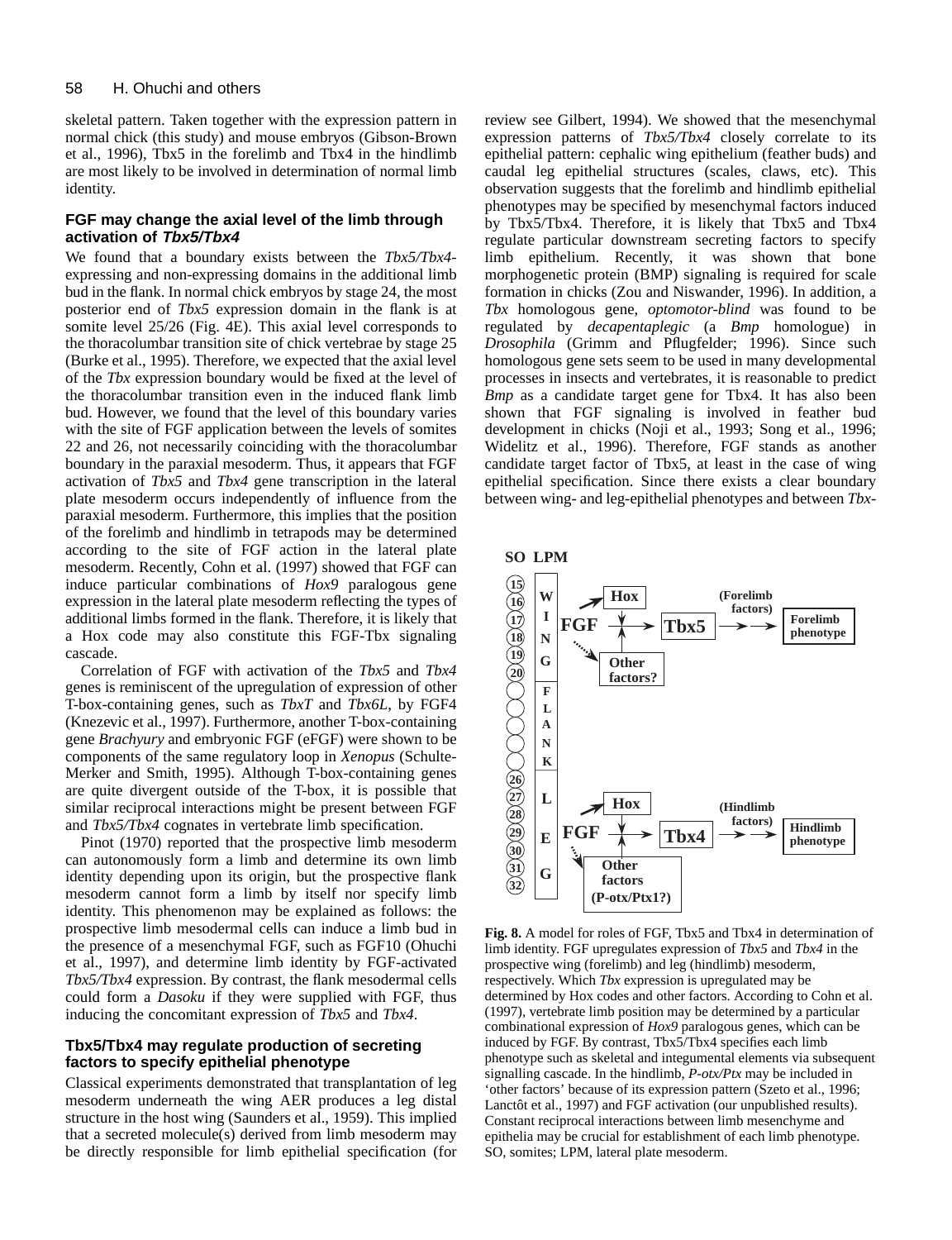expressing domain and non-expressing domain in additional limbs, we speculate that putative hindlimb and forelimb factors may suppress expression of *Tbx5* and *Tbx4*, respectively, as observed in the case of Radical fringe and En-1 in establishment of the dorsal-ventral boundary during the AER formation (Rodriguez-Esteban et al., 1997; Laufer et al., 1997).

#### **A molecular model for vertebrate limb specification**

We propose a model for vertebrate limb specification as shown in Fig. 8. The present study demonstrated that FGF is involved in activation of *Tbx5* and *Tbx4*, which then appear to function in determination of the forelimb and hindlimb identities, respectively. Mutual interaction between FGF and the Tbxs may be indispensable for initial limb specification, as has been shown in the case of Brachyury and eFGF in *Xenopus* (Schulte-Merker and Smith, 1995). Recent work has indicated that an initial endogenous FGF is most likely to be FGF10 (Ohuchi et al., 1997); however, as the main targets of FGF10 appear to be epithelial cells (Ohuchi et al., 1997), the effects of FGF10 on the mesenchymal cells might be indirect. FGF8 and FGF4, whose mRNAs are detected in the AER (Crossley et al., 1996; Niswander et al., 1993), seem to be dispensable for *Tbx5/Tbx4* expression, because AER removal did not affect *Tbx* expression (H. Ohuchi, H. Yoshioka and S. Noji, unpublished results). Since FGF can upregulate expression of both *Tbx5* and *Tbx4*, it would appear that FGF does not determine limb identity by itself. However, it has been shown that FGF can regulate the expression of specific *Hox9* paralogous genes in the lateral plate mesoderm depending upon the somite level of FGF action (Cohn et al., 1997). This suggests that, in authentic limb formation, endogenous FGFs may determine the position of the limb by regulating the expression of *Hox* genes. Thus, expression of *Tbx5/Tbx4* should be regulated at least by both FGF and Hox9 paralogous gene products. It has been found that a homeobox gene, *Potx/Ptx1* is specifically expressed in the hindlimb (Szeto et al., 1996; Lanctôt et al., 1997) and preliminary data reveals that it can be induced by FGF in the leg-type additional limb bud (H. Ohuchi, H. Yoshioka and S. Noji, unpublished results). Therefore, in determination of hindlimb identity, P-otx/Ptx1 may be involved in addition to the *Hox* genes and FGF, suggesting that these factors are likely to work cooperatively with Tbx5/Tbx4 in vertebrate limb specification. Subsequently, Tbx5 and Tbx4 activate their own sets of target genes to establish individual phenotypes with each limb identity. In determination of bone patterning, some factors may regulate Hox9-Hox13 codes for establishing cartilage pattern formation. For determination of epithelial phenotypes, mesenchymal cells expressing *Tbx5/Tbx4* may produce some secreting factors such as BMP and FGF which act on epithelial cells. The consequent epithelial-mesenchymal interaction would result in epithelial pattern formation.

We thank Dr Ken Muneoka for comments on the manuscript, Dr Ruth Yu for critical reading of the manuscript, Takeshi Ohata, Hiroyuki Itoh, Ken Matsumoto, Masanori Takahashi, and Kiyomi Yoshida for technical assistance. We also thank Dr Yoichi Nabeshima for the chick *Mrf4* probe, Dr Christine E. Campbell for human *Tbx2* and Takeda Pharmaceutical Company for human FGF2 protein. This work was partly supported by grants from the Ministry of Education, Science and Culture of Japan, from The Mitsubishi Foundation and from 'Research for the Future Program', and by Special Coordinate Funds for Promoting Science and Technology from Science and Technology Agency of Japan to S. N.

#### **REFERENCES**

- **Agulnik, S. I, Garvey, N., Hancock, S., Ruvinsky, I., Chapman, D. L., Agulnik, I., Bollag, R., Papaioannou, V. and Silver, L. M.** (1996). Evolution of mouse *T-box* genes by tandem duplication and cluster dispersion. *Genetics* **144**, 249-254.
- **Basson, C. T., Bachinsky, D. R., Lin, R. C., Levi, T., Elkins, J. A., Soults, J., Grayzel, D., Kroumpouzou, Traill, T. A., Leblanc-Straceski, J., Renault, B., Kucherlapati, R., Seidman, J. G. and Seidman, C. E.** (1997). Mutations in human cause limb and cardiac malformations in Holt-Oram syndrome. *Nature Genet.* **15**, 30-35.
- **Bollag, R. J., Siegfried, Z., Cebra-Thomas, J. A., Garvey, N., Davidson, E. M. and Silver, L. M.** (1994). An ancient family of embryonically expressed mouse genes sharing a conserved protein motif with the *T* Locus. *Nature Genet.* **7**, 383-389.
- **Burke, A. C., Nelson, C. E., Morgan, B. A. and Tabin, C.** (1995). *Hox* genes and the evolution of vertebrate axial morphology. *Development* **121**, 333-346.
- **Chapman, D. L., Garvey, N., Hancock, S., Alexiou, M., Agulnik, S. I., Gibson-Brown, J. J., Cebra-Thomas, J., Bollag, R. J., Silver, L. M. and Papaioannou, V. E.** (1996). Expression of the T-box family genes, *Tbx1- Tbx5*, during early mouse development. *Dev. Dyn.* **206**, 379-390.
- **Cohn, M. J., Izpisúa-Belmonte, J. C., Abud, H., Heath, J. K. and Tickle, C.** (1995). Fibroblast growth factors induce additional limb development from the flank of chick embryos. *Cell* **80**, 739-746.
- **Cohn, M. J. and Tickle, C.** (1996). Limbs: a model for pattern formation within the vertebrate body plan. *Trends in Genetics* **12**, 253-257.
- **Cohn, M. J., Patel, K., Krumlauf, R., Wilkinson, D. G., Clarke, J. D. W. and Tickle, C.** (1997). *Hox9* genes and vertebrate limb specification. *Nature* **387**, 97-101.
- **Crossley, P. H., Minowada, G., MacArthur, C. A. and Martin, G. R.** (1996). Roles for FGF8 in the induction, initiation, and maintenance of chick limb development. *Cell* **84**, 127-136.
- **Dougherty, J. P. and Temin, H. M.** (1986). High mutation rate of a spleen necrosis virus-based retrovirus vector. *Mol. Cell Biol.* **6**, 4387-4395.
- **Frohman, M. A., Dush, M. K. and Martin, G. R.** (1988). Rapid production of full-length cDNAs from rare transcripts: amplification using a single genespecific oligonucleotide primer. *Proc. Natl. Acad. Sci. USA* **85**, 8998-9002.
- **Fujisawa-Sehara, A., Nabeshima, Y., Komiya, T., Uetsuki, T., Asakura, A. and Nabeshima, Y.** (1992). Differential trans-activation of muscle-specific regulatory elements including the myosin light chain box by chicken MyoD, myogenin, and MRF4. *J. Biol. Chem.* **267**, 10031-10038.
- **Gibson-Brown, J. J., Agulnik, S. I., Chapman, D. L., Alexiou, M., Garvey, N., Silver, L. M. and Papaioannou, V. E.** (1996). Evidence of a role for Tbox genes in the evolution of limb morphogenesis and the specification of forelimb/hindlimb identity. *Mech. Dev.* **56**, 93-101.
- **Gilbert, S. F.** (1994). Regional specificity of induction. In *Developmental Biology* (4th ed.), pp. 650-652. Massachusetts: Sinauer Associates, Inc.
- **Grimm, S. and Pflugfelder, G. O.** (1996). Control of the gene *optomotor-blind* in *Drosophila* wing development by *decapentaplegic* and *wingless*. *Science* **271**, 1601-1604.
- **Hamburger, V. and Hamilton, H. L.** (1951). A series of normal stages in the development of the chick embryo. *J. Morphol.* **94**, 257-265.
- **Herrmann, B. G. Labeit, S., Poustka, A., King, T. R. and Lehrach, H.** (1990). Cloning of the *T* gene required in mesoderm formation in the mouse. *Nature* **343**, 617-622.
- **Hughes, S. H., Greenhouse, J. J., Petropoulos, C. J. and Sutrave, P.** (1987). Adaptor plasmids simplify the insertion of foreign DNA into helperindependent retroviral vectors. *J. Virol.* **61**, 3004-3012.
- **Itoh, N., Mima, T. and Mikawa, T.** (1996). Loss of fibroblast growth factor receptors is necessary for terminal differentiation of embryonic limb muscle. *Development* **122**, 291-300.
- Knezevic, V., De Santo, R. and Mackem S. (1997). Two novel chick T-box genes related to mouse *Brachyury* are expressed in different, nonoverlapping mesodermal domains during gastrulation. *Development* **124**, 411-419.
- **Lanctôt, C., Lamolet, B. and Drouin, J.** (1997). The *bicoid*-related homeoprotein *Ptx1* defines the most anterior domain of the embryo differentiates posterior from anterior lateral mesoderm. *Development* **124**, 2807-2817.